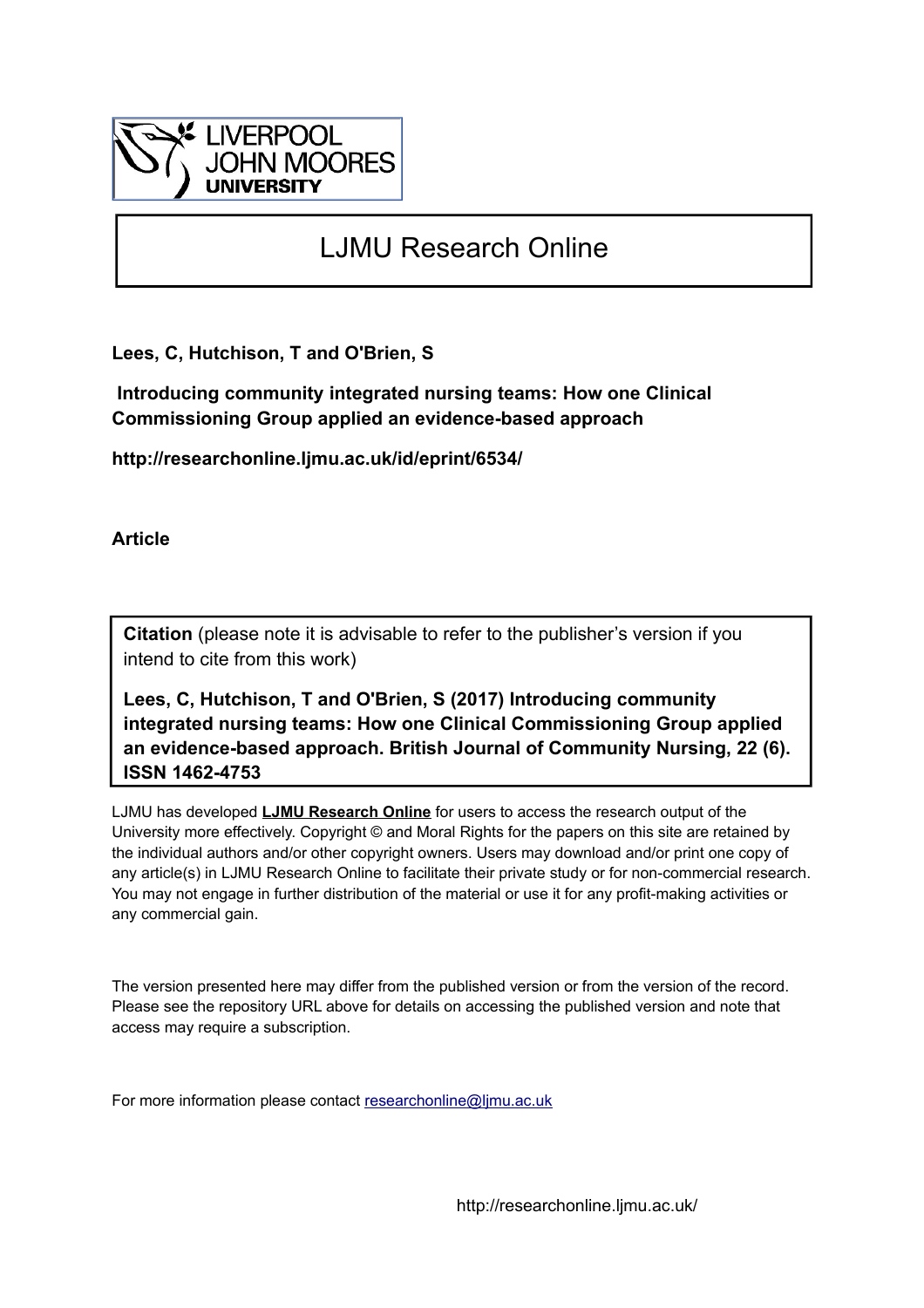## **Title – Introducing Community Integrated Nursing Teams – How One Clinical Commissioning Group Applied an Evidence Based Approach**

## **Introduction**

The NHS is undergoing the most ambitious reforms in its history, during a period of immense funding pressures and increasing demographic burden. As a result, the effective delivery of integrated care is vital, connecting primary, community and social care services. A principle aim of the UK government is to provide integrated healthcare services near to where people live (Coulter at al, 2013).

The health and Social Care Act established Clinical Commissioning Groups (CCGs) whose responsibility it is for influencing the delivery and assurance of clinically and cost effective healthcare services. This includes the shaping of integrated models of delivery with improved clinical outcomes, the Holy Grail of integrated care. Shaw et al (2011: 4) defines integrated care as, 'an organising principle for care delivery to improve patient care and experience through improved co-ordination'.

The Five Year Forward View (DH, 2014) highlights the challenges faced by both health and social care organisations and effectively recommends a more integrated approach to the delivery of healthcare. Subsequently, across England 44 STPs (Sustainability and Transformation Plans) have been devised and a number of these are driving a move towards Accountable Care Organisations where providers and in some cases commissioners of health and social care are merging into one body. Community based clinical services, often nurse led are key to supporting the delivery of healthcare at or closer to patient's homes and although they already work in partnership with acute services, primary care and social care, a more collaborative and integrated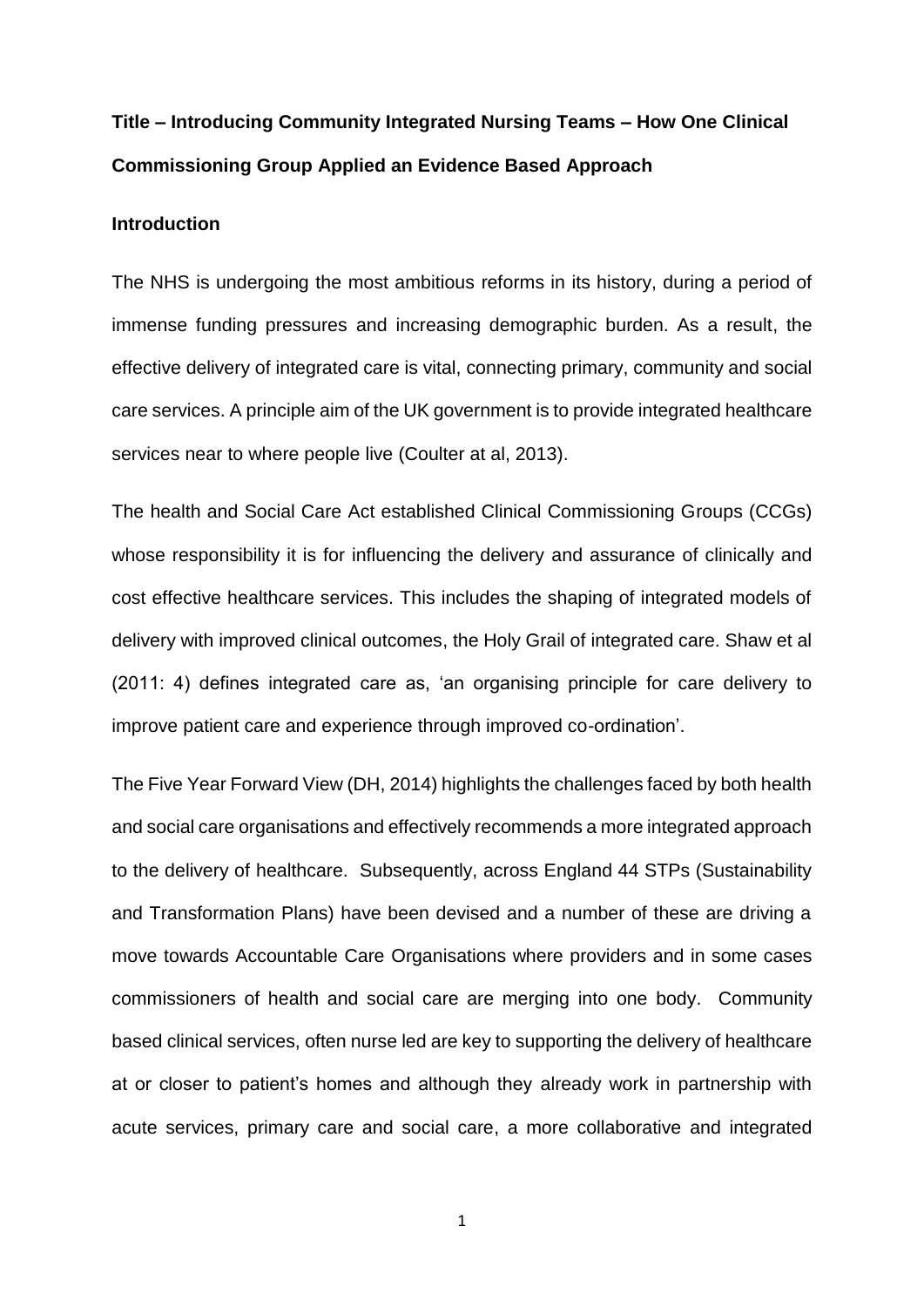model of working is advocated for these teams (Primary Care Workforce Commission, 2015).

NHS St Helen's CCG is a membership organisation of 35 GP practices and serves a registered population of 197,000. There are many health and social care challenges in the Borough related to socio-economic variations and inequalities and if current health and social care services continue to operate locally as they do now there will not be the resources over the next three years to fund the demand. Consequently, in 2015 the CCG embarked on a large piece of work to review existing community services with the aim of influencing sustainable health and social care for St Helens. The aim of this paper is to describe how St. Helens CCG used an evidence based approach to review and re-design local clinical services in order to initiate the longer term plan of integrated health and social care services.

#### **The Case for Change**

The CCG undertook an extensive review of existing clinical services in partnership with their current providers from community nursing services, therapy and acute care and held engagement sessions with frontline clinical staff, patients and carers. The review identified how clinical services could be more unified, moving towards a more integrated model for community nursing and alignment with social care. The CCG also recognised that successful outcomes would depend on the CCG implementation an evidence-based approach and acquiring knowledge from both national and international experiences.

#### **Enablers for success – Learning from the Evidence**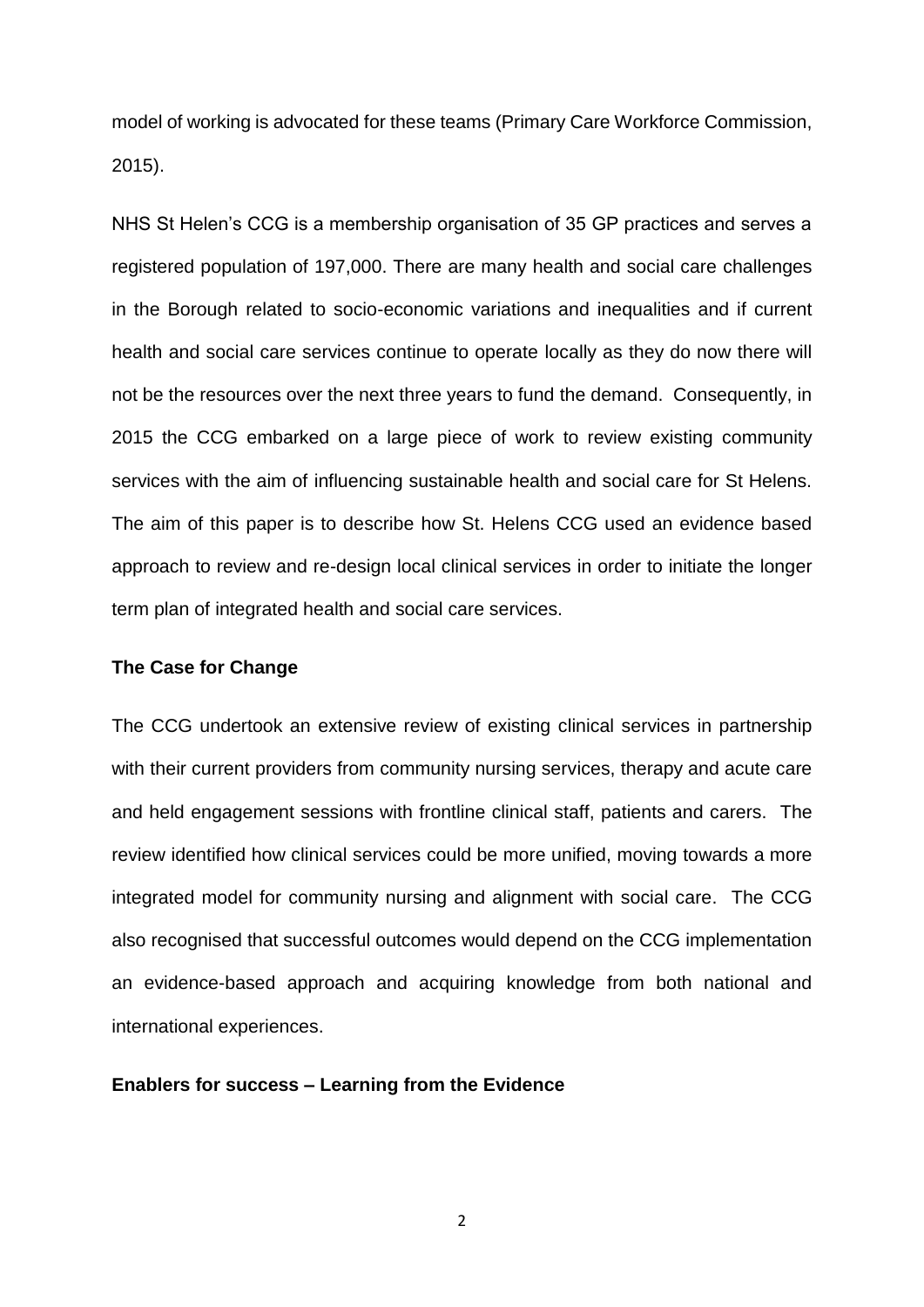There are lessons to be learned from an international perspective in relation to integrated healthcare models as they are not a new phenomenon (West, 2013). This has been particularly evident in relation to the management of long term conditions and care of the elderly (European Observatory, 2012) with Kaiser Permanante and Geisinger in the United States providing insight and ideas for models of care.

There appears to be a lack of consensus to the best method for accomplishing effective, integrated healthcare services although it has been concluded that they need to develop within the perspectives of the local population where there is high deprivation and complex social needs (Zakaria, 2015). However, a report for the Nuffield Trust by Shaw, Rosen and Rumbold (2011) suggests that integrated health care requires a multi-layered approach to identify integration in terms of policy, values, culture, governance, relationships and patient centred approaches.

The following section considers the evidence when establishing effective healthcare integration and it discusses how St Helens CCG applied the evidence.

## **Location**

There is little evidence about what works in terms of community based alternatives to hospital admission (Purdy & others, 2010c). However, a systematic review of the literature on the integration of health and social care by Mackie and Darvill (2016) identified that co-location of staff during the development of integrated teams was essential for fostering effective relationships. Similarly, Ling (2012) recognised that when members of a team work face to face communication is more effective as well as leading to a greater understanding of job roles and responsibilities. Co-location of staff, and enhanced communication appears from the literature to be significantly linked to successful, integrated working (Mackie and Darvill 2016). In St Helens only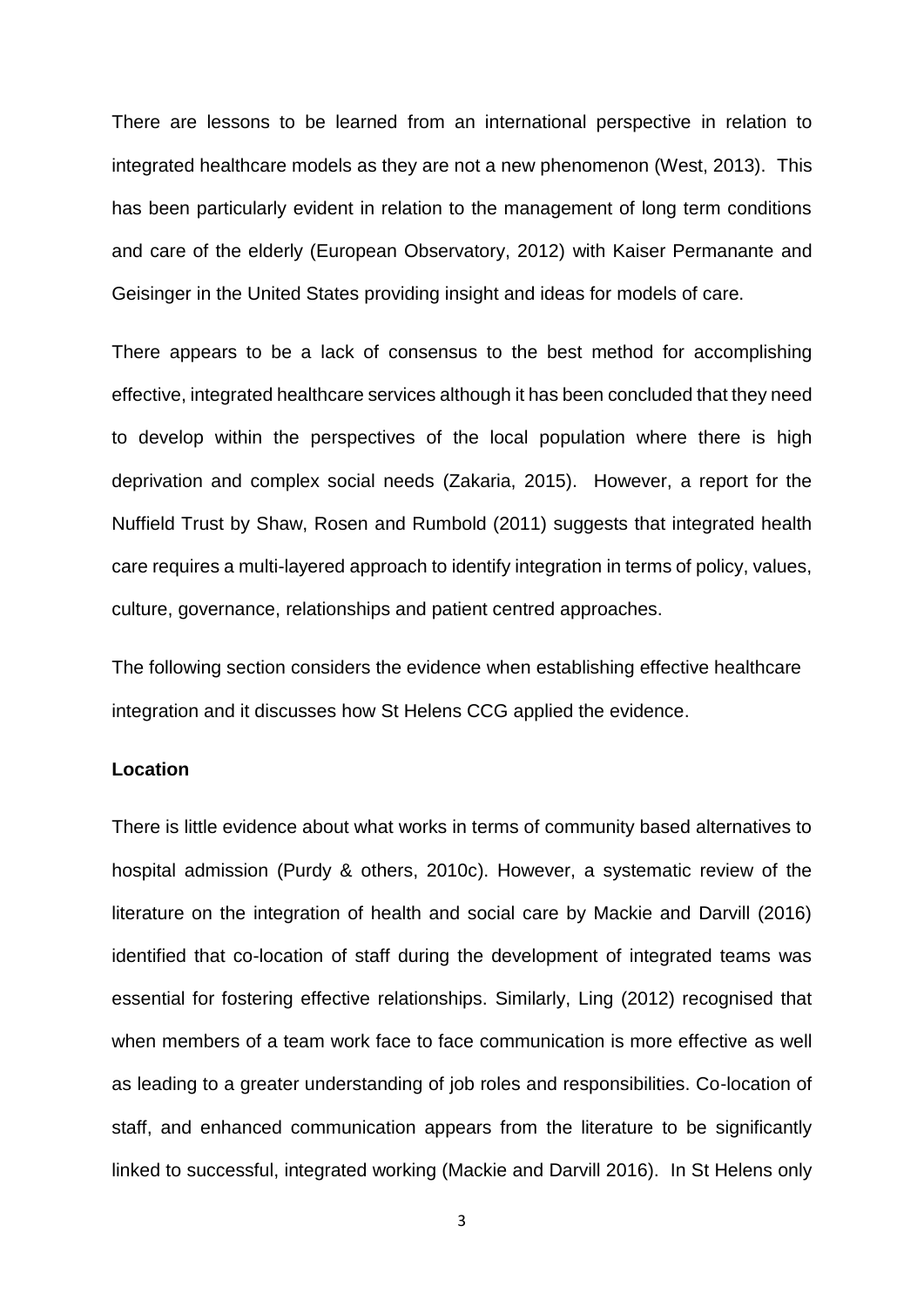a small number of community nursing teams have been co-located with primary care teams (GP Practices) but where they were joined up, working and effective communication appeared more evident. Feedback from GPs suggested that they wanted a closer working relationship with community nurses and as a consequence, in the newly designed community nursing service teams will be 'wrapped around' local GP practices across 3 localities in St Helens with the aim of facilitating more face to face communication.

#### **Leadership and Management**

In a study by Coupe (2013) leadership and management support was identified as crucial for the efficacious implementation of integrated care. The study acknowledged that although the change to integrated care was organisationally driven, for the teams involved to be effective they needed to concur with the expectations and endorse the new way of working. This is further supported by Zakaria (2015) who described a number of British Heart Foundation pilot sites which vertically integrated care across primary, community and acute services. The evaluation of these pilots suggested that a major factor in their success was the determination, energy and clinical leadership of those bringing different practitioners and specialist services together with a shared vision of improving patient outcomes. St Helen's CCG, using engagement events with clinicians including community nurses identified the need for more senior clinical nurses in community nursing teams and they are now establishing this early in the integration process to strengthen sustainability.

A systematic review by Greenhalgh et al (2004) identified the significance of certain features like understanding the values of individuals involved in health service redesign. This aligns with assumptions from the theoretical knowledge base within the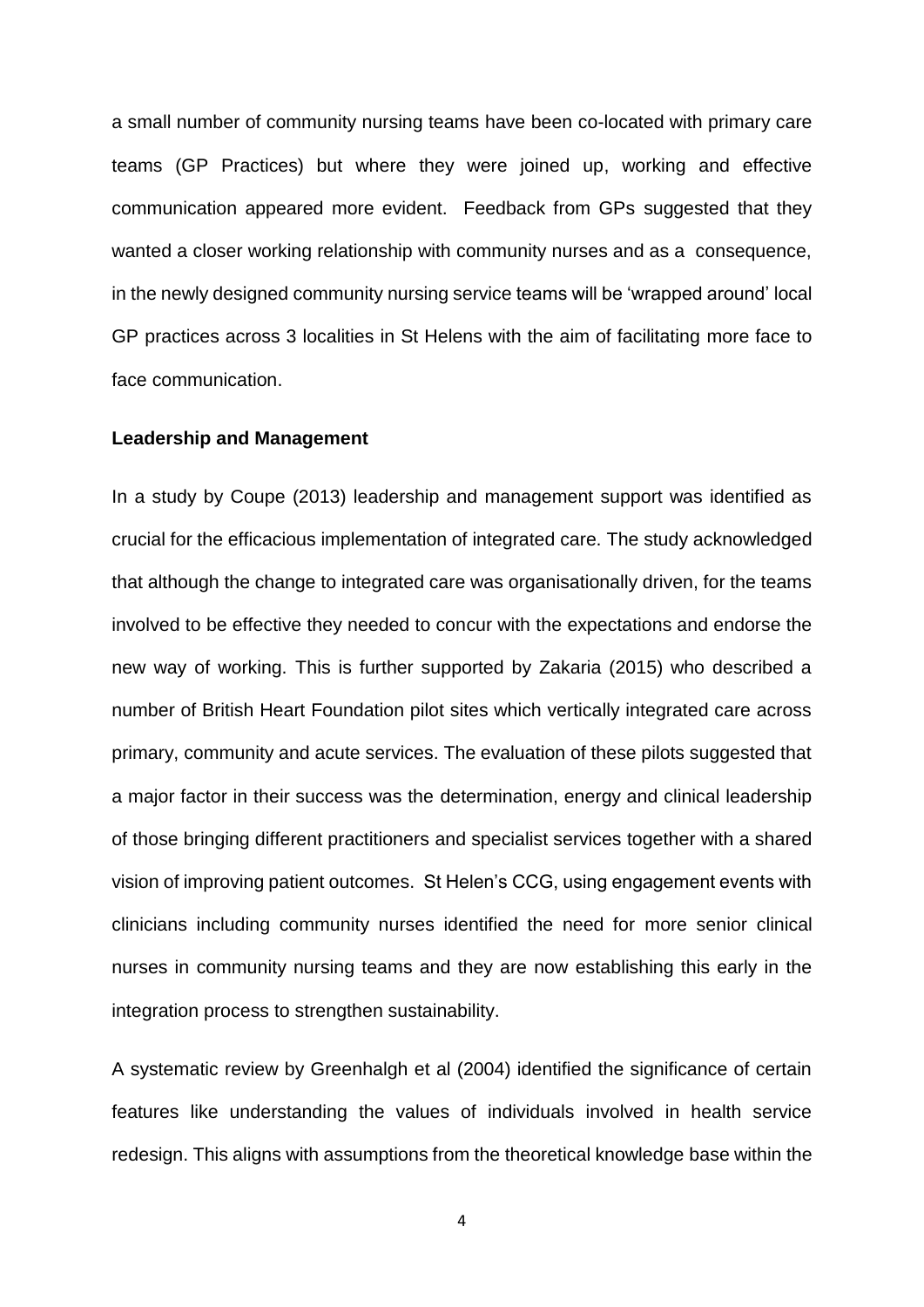social movement which proposes that for service redesign to be sustainable over the long term, those involved need to understand and acknowledge why such change is taking place (Bibby et al, 2009).

There are numerous examples of integrated care models currently being piloted in the UK including managed clinical networks, care trusts and Whole Systems Integrated Care (WSIC) programmes. Initial evaluation of these have suggested that their success has been attributed to sound, effective management, leadership and governance structures. However, it has been noted that within these programmes, when there was a change of leadership or an alteration in the management arrangements the integration process was somewhat weakened and the credibility of the process reduced with those clinical staff involved (Erens et al, 2015).

Coupe (2013) also suggested that as it takes between 3-5 years for integrated team working to reach its full potential, sustained leadership and management support is essential. In other words, a long term pledge from senior managers that infrastructures will be sustained beyond the embedding period. Literature has highlighted that large scale change or health service redesign initiatives often begin with positivity and energy but as the project progresses, delays and obstructions hinder implementation resulting in resistance from those staff experiencing the change (Bardsley et al, 2013). Managing this hostility insists Timmins (2015) requires a specific type of leadership from those managing the process as they have to be comfortable in accepting times of chaos and turmoil.

The work undertaken in St Helens has been led by their Chief Nurse as part of a long term, strategic plan in the Borough to move to health and social care integrated working and facilitate collaborative innovative working with other key agencies such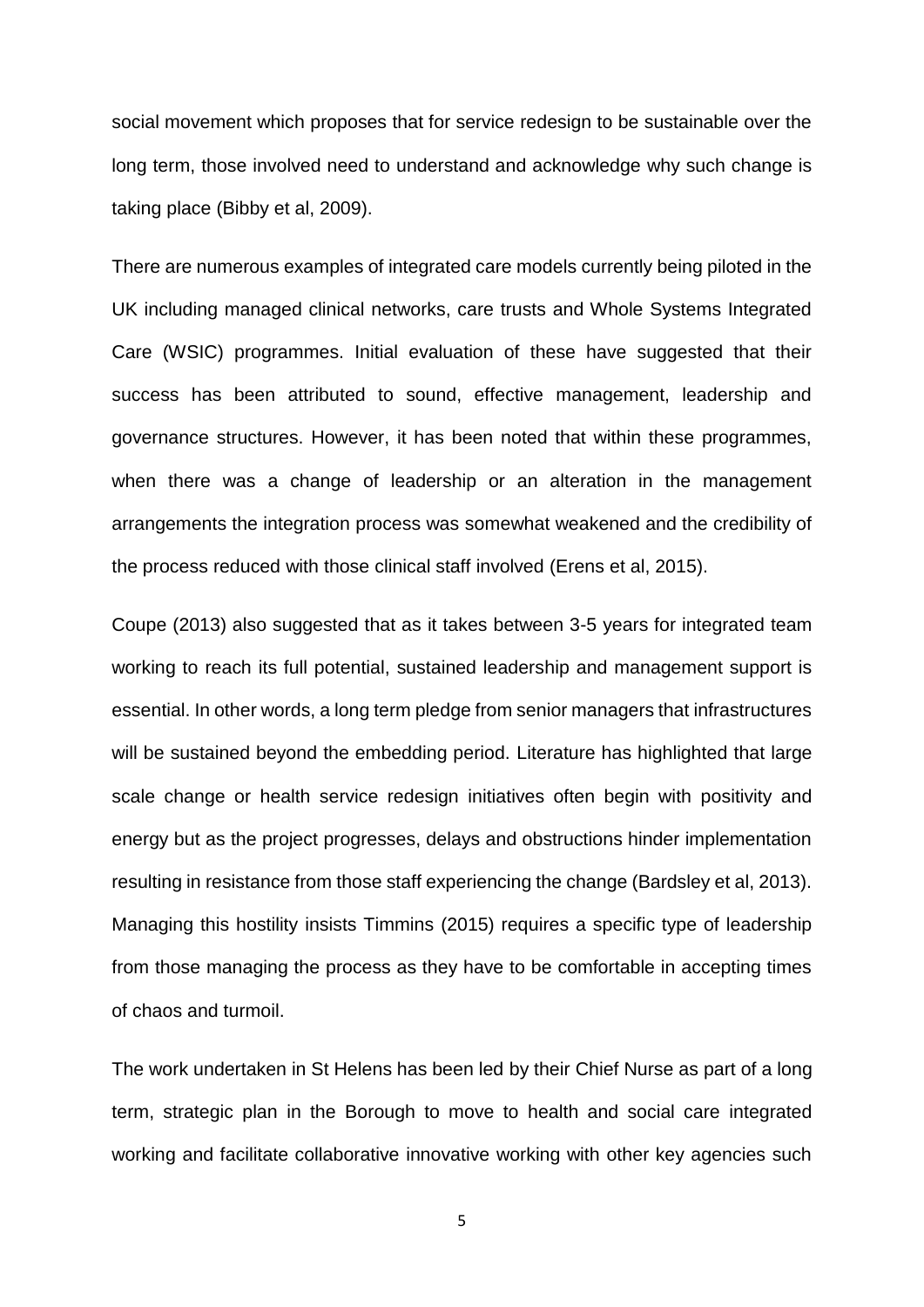as housing, police, fire and the 3<sup>rd</sup> sector. A key objective for the Chief Nurse will be to oversee implementation of the new community nursing services to ensure strong clinical leadership is sustained.

#### **Outcomes and Measuring Success**

Evaluation of 16 community based pilot sites all implementing integrated models of healthcare (Ling et al, 2010) found evidence that integrated care interventions did result in improved processes including changes in the roles of clinical staff but there was no indication of a reduction in emergency hospital admissions. However, the evaluations did demonstrate some fall in the number of planned admissions and in patient's attendance at outpatient appointments attributed to the effective use of multidisciplinary healthcare teams.

Similarly, evaluations of virtual wards, a model of co-ordinating community based, healthcare teams for the management of long term conditions has provided no evidence of a decrease in emergency hospital admissions (Lewis et al, 2011) although they resulted in a reduction in planned and elective admissions. There didn't appear to be any specific reason for this although it was attributed to insufficient numbers in patients included in the evaluation in order to determine the significant effects of virtual wards as an effective intervention. According to Goodwin and Smith (2011) evaluating the implementation of integrated services may not need evaluations that begin at day one as the early stages may not reflect the long term outcomes. Rather, they suggest some 'light' observation with formative monitoring in order to provide ongoing feedback which can inspire staff, influence progress and shape objectives.

To try and ensure the new model of community nursing services impact on key outcomes such as a reduction in acute hospital admissions and re-admissions St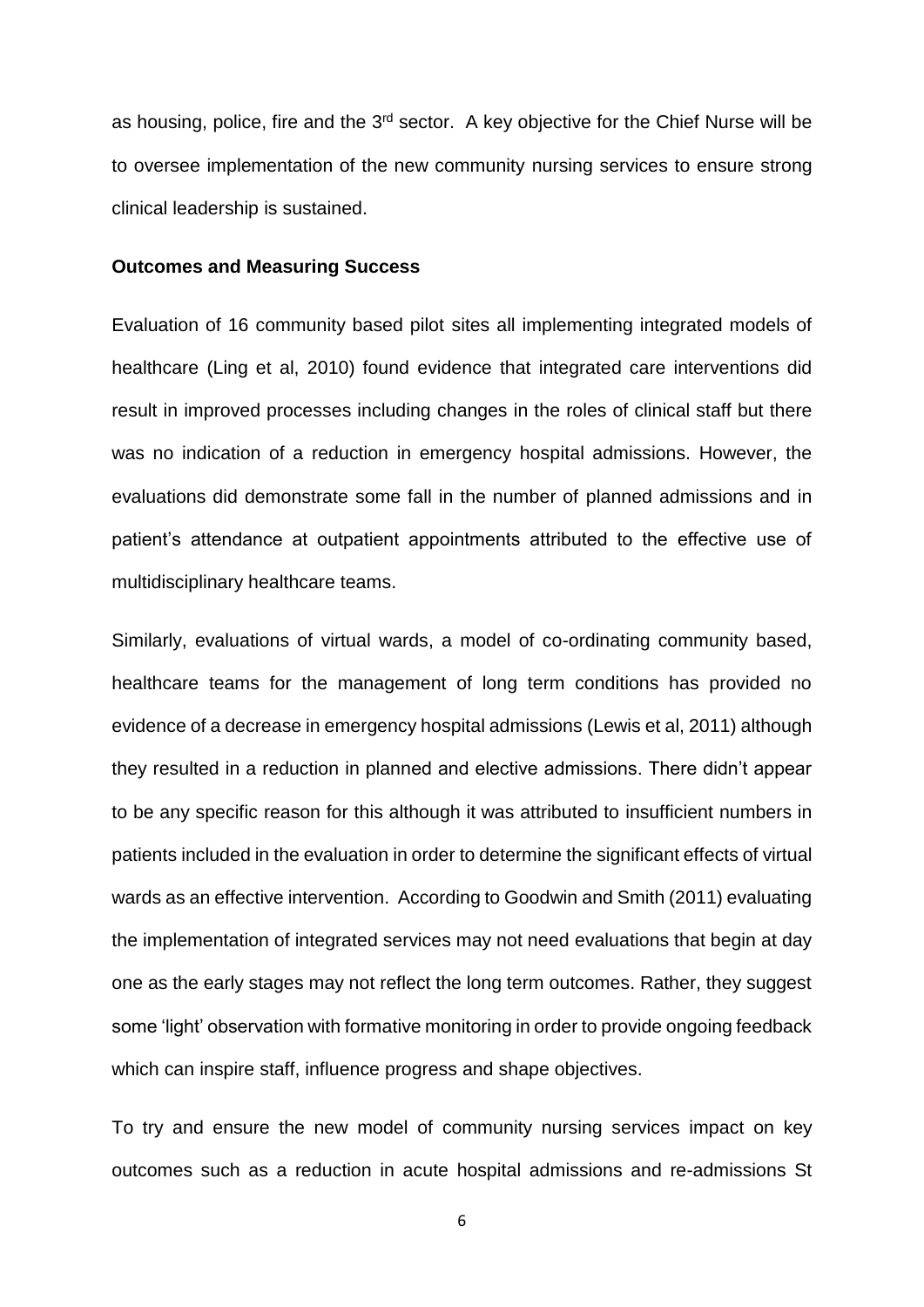Helen's CCG have tied this into the contractual arrangements so there is a financial incentive to impact on outcomes and this will be closely monitored as the new service is implemented.

#### **A Patient Centred Approach**

In addition to service level changes, in considering emergency admissions as an outcome measure requires that health professionals are able to assess patient need in a holistic manner in order to prevent admission. This is important to deal with what Tee & Bockle (2012: 824) refer to as 'real world complexity'. Long term conditions provide substantial challenges for patients and their carers and are often associated with poverty and a deteriorating mental health status (McVeigh, 2016). This can be exacerbated by services that are disease orientated rather than patient centred (Procter et al 2013) and in addition do not cater for people with several long term conditions. To address this, assessment ought to incorporate the influence of the psychological, emotional and social burden that long term conditions can have upon patients. In a systematic review exploring the link between depression and access to urgent care it was found that patients with depression were more likely to access urgent care (Dickens et al 2012). Also, Hill et al (2014) found in a study on patient perception of continuity of care in the community that the frequency and duration of healthcare contact was also affected by emotional factors. Despite this link, health care professionals are not always able to assess and support people with such challenges (Tee & Bockle 2012) and patients report that they need to be in a state of crisis before access to mental health services is granted (Ross et al 2014). St Helen's CCG have acknowledged the need to address the challenges associated with managing complex, long term conditions and a key goal of the new integrated,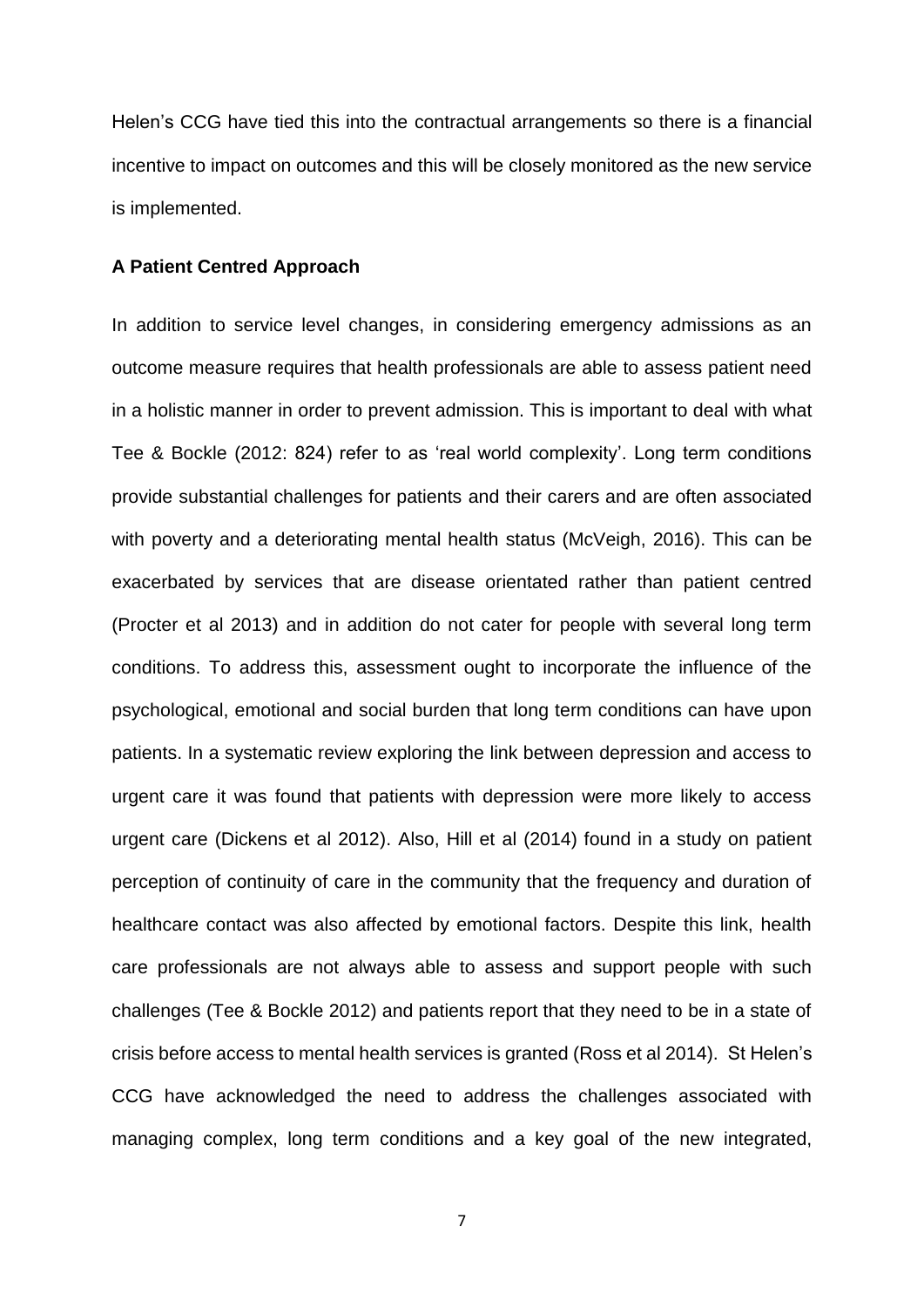community nursing teams will be to ensure a collaborative approach to meeting an individual's needs efficiently.

#### **Patient and Service User Involvement**

Significantly, the inclusion of patients, their carers and service users within WSIC programmes has been a prominent feature associated with their success (Erens et al, 2015). This initiative as part of the integration of services involved lay partners both challenging and raising concerns with those leading the redesign but in turn it appeared that they also act as advocates for the change, championing it within their communities. Clinicians have often thought to have had concerns about failing to meet patient expectations when resources are limited and expectations from patients are considered to be unachievable (Swansberg and Swansberg, 2002). St Helen's CCG through a number of forums have engaged with clinicians, patients and carers who have influenced the design of the new services.

Legislation has had an important role in influencing public engagement, supported by complaints systems that measure the patient's experience. In response to this, policy has increasingly utilised patient participation to improve trust in public services (Naidoo and Wills, 2015). Experience based design, is being used more widely it seems throughout the NHS in order to guide service redesign and improve patient care (Meroni and Sangiorgi, 2011). Ways of doing this include patients, carers and clinicians working together as equal partners and stakeholders in determining how clinical services should be delivered.

There is limited literature available that concentrates on patient or user involvement in service design, however, what is clear within the available evidence is that patient and service user involvement rarely moves beyond the consultation phase (Tzanidaki,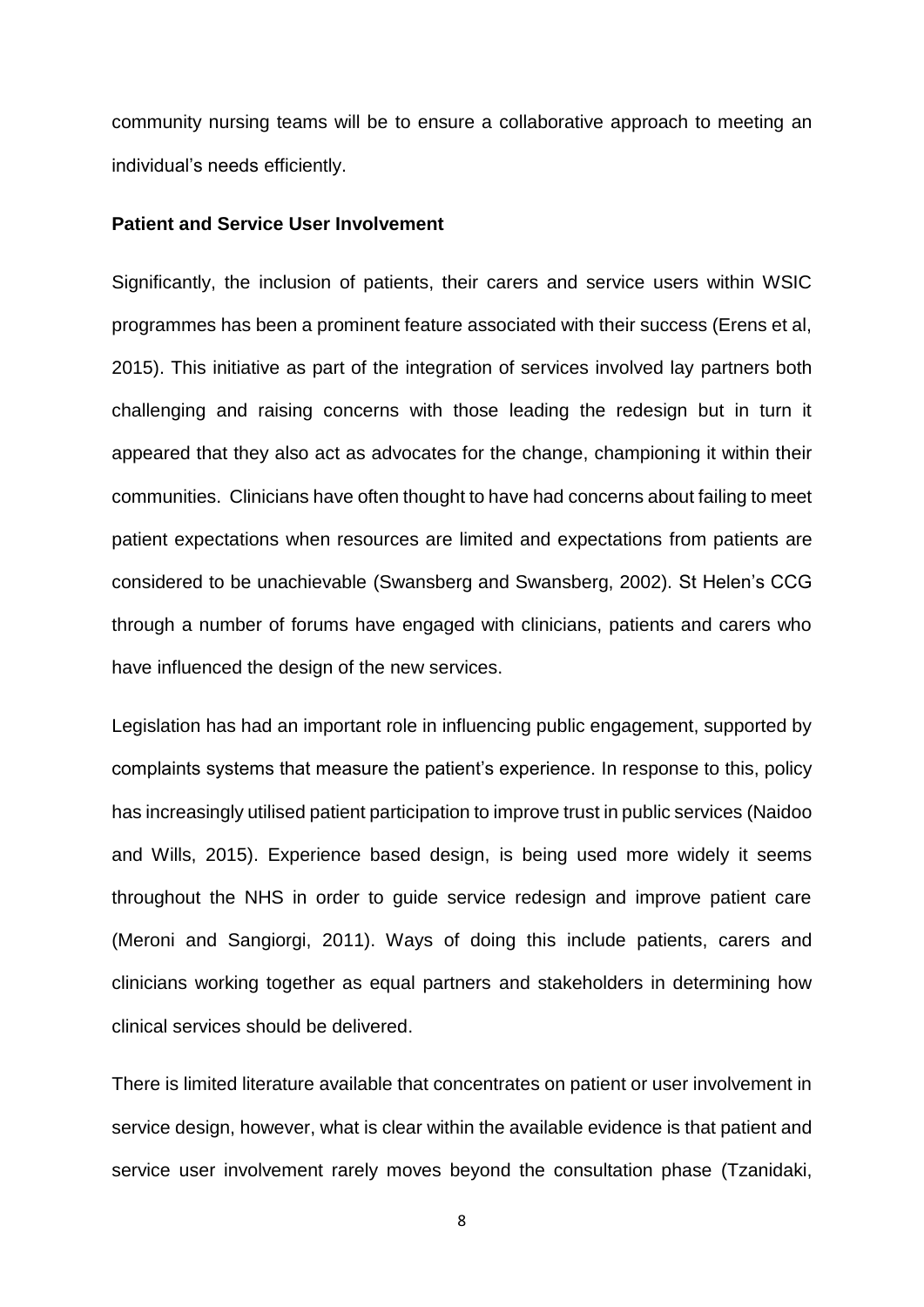2012). Despite this in a study exploring service user engagement in the development of stroke services at the consultation phase, engagement and partnering with patients was found to create a more patient centred service and one that leads to improved sustainability (Jones et al 2008). Moreover, when budgets are under increased pressure partnering or consulting with service users can inform clinical services what the main priorities for patients are (Obarski et al 2015).

There is a strong case for involving patients in the design level to promote patient centred care however, the challenge remains that what patients report as subjective experience cannot always be interpreted objectively (Lord and Gale 2014). Evidence suggests that prior attempts to improve patient and family engagement through processes such as the application of Lean methodologies (Wickramasinghe, 2014) and Patient and Family Centred Care Methodology and Practice have had success in putting patients at the centre of service delivery (DiGioia et al 2015). St Helen's CCG have recognised the long term commitment required for partnership working with the setting up of working groups and regular engagement, and in doing so have established cycles of learning rather than one off results.

## **Evaluation**

Over recent years evidence has suggested that integrated healthcare provided in the community is more cost effective and reduces the need to admit people into hospital (Ham and Curry, 2011). Wolfe and McKee (2013) have challenged this suggesting that although the potential is there to make significant impact on the delivery of healthcare services, studies and evaluations on such interventions are concluded too soon without the long term benefits being clearly defined. No clear evidence of reduced emergency hospital admissions exists (D'Souza and Guptha, 2013) although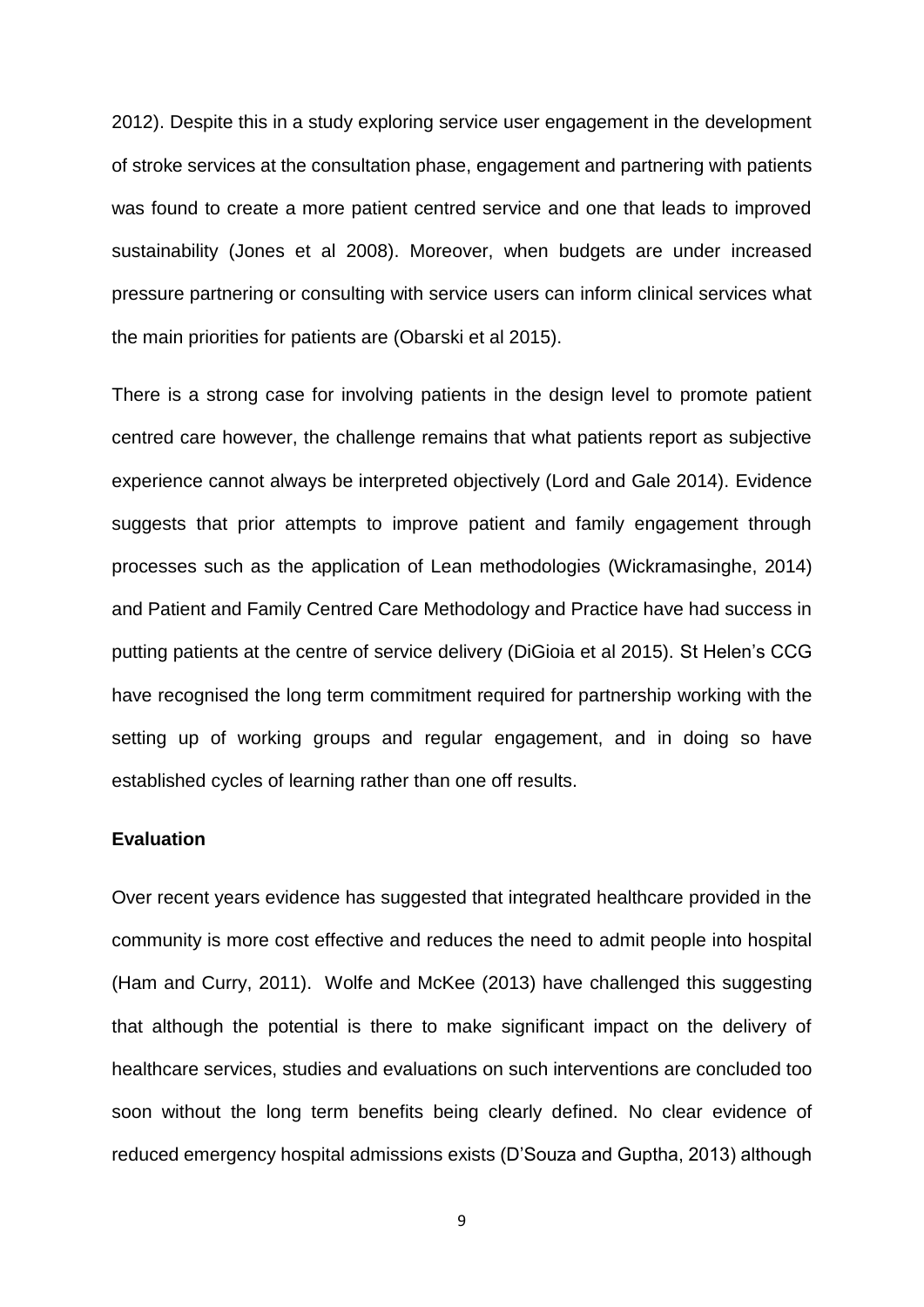it would appear that there is a positive impact on patient experience and the management of care (Coupe, 2013).

There is evidence that sufficient time needs to be allowed to demonstrate the impact of large scale change (Best, 2012; McNulty and Ferlie, 2002) especially in relation to cost savings as there is often pressure with initiatives to demonstrate positive outcomes in relation to cost quickly. The realisation that integrated teams take years to become effective is also clear (Wolfe and McKee, 2012) with redesign initiatives requiring a 'bedding in' period before any large scale evaluation happens. This is consonant with what Best et al (2012) considered essential for initiating large scale change in healthcare. Key to any evaluation has to be the length of time needed to demonstrate significant and sustainable impact (Duncan, 2014).

In relation to empirical evidence there is a clear need for robust, longitudinal studies, (Bowling, 2014) in order to implement evidence based models at scale across healthcare environments and so making a substantial contribution to improved patient outcomes. Similarly, it is clear that there exists a need to being explicit in terms of evidence of what is not working and why it is ineffective.

Evidence of success may be not merely the reduction in hospital admissions but more clinically focused measures such as symptom control and patient reported measures, like patient experiences, and the judgement of staff and clinicians. An important message from the literature appears to be that contextual factors are important to acknowledge in the implementation of integrated healthcare (Duncan, 2014). These include things like changes in the providers of local health services, demographic changes and the amendments to national health policy.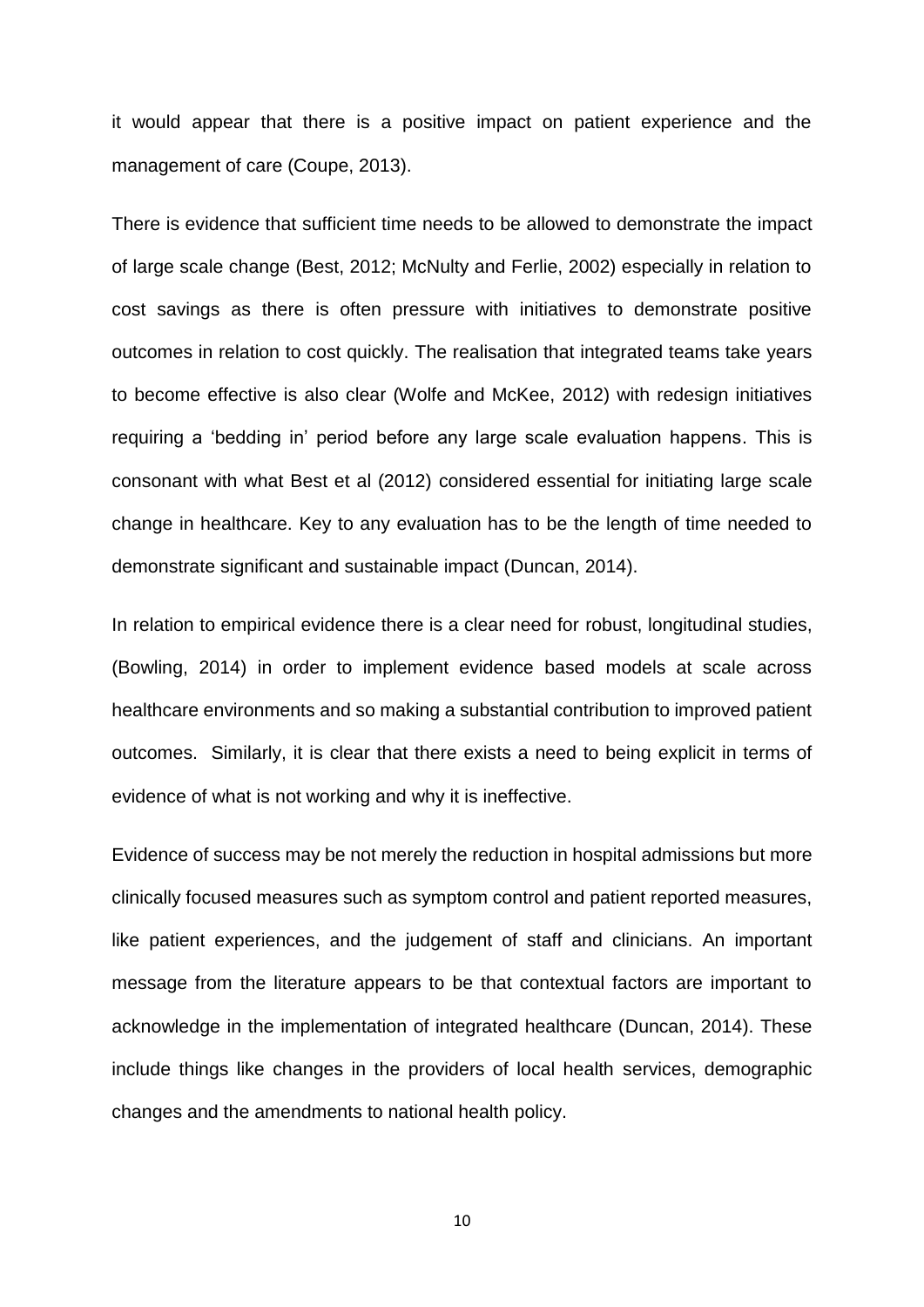It is important to consider how many participants are needed in any evaluation to demonstrate positive results and decide on the metrics used as well as contemplating a mixed method research approach that monitors the process of implementation as well as measuring the outcomes (Bardsley et al, 2013; Goodwin, 2011).

NHS St Helens CCG are very aware of the need to evaluate the impact of these new services but also of the findings from previous work that this needs to be a systematic and longitudinal evaluation and it is planning for a systematic evaluation with the support of Liverpool John Moore's University.

## **Conclusions**

There is a significant impetus across both the health and social care system presently to move towards models of formal integration because of the demands on services and the need to find an affordable and sustainable solution for health and social care. It is clear from the evidence that there are many potential patient and staff benefits to integrated working but there are key factors to success outlined in this paper that must be recognised and used to ensure success. The work undertaken in St Helens has used evidence to underpin both the design of and the creation of new service specifications and the review itself has been a collaborative piece of work between the CCG and Local Authority. It is anticipated that this will be a further critical factor in the successful implementation and long term impact of the new out of hospital nursing services for the population of St Helens.

#### References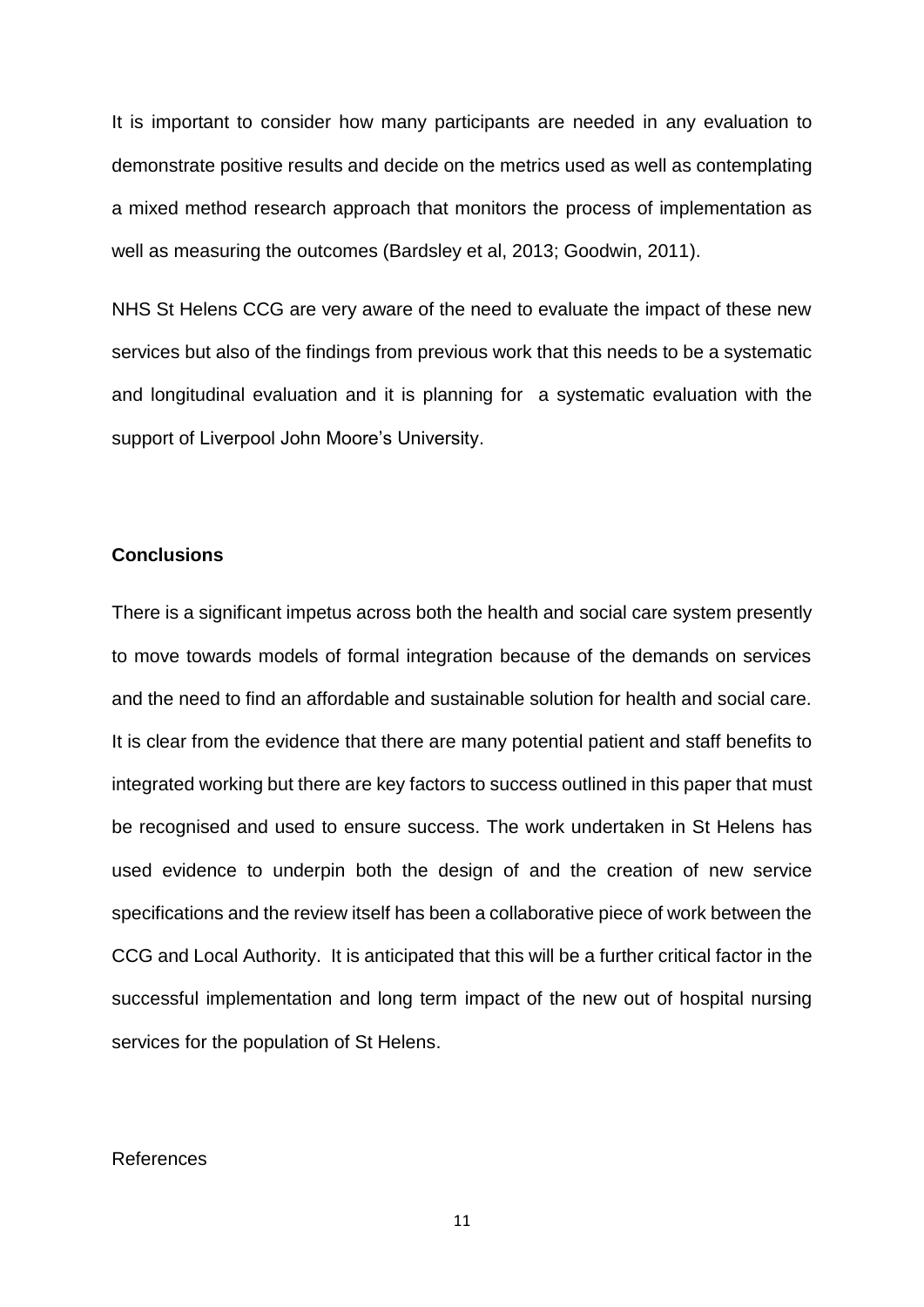Bardsley, M. Stevenson, A. Smith, J. & Dixson, J. (2013) *Evaluating Integrated and Community Based Care. How Do We Know What Works?* Nuffield Trust

Best. A. Greenhalgh, T. Lewis, S. Saul, J. Carroll, S. & Bitz, J. (2012) Large System Transformation in Healthcare: A Realist Review, *Millbank Quarterly, 90(3), 421-56*

Bibby, J. Bevan, H. Carter, C. Bate, P. & Robert, G. (2009) *The Power of One, The Power of Many. Bringing Social Movement Thinking to Healthcare Improvement,* Warwick, UK. Institute for Innovation & Improvement

Bowling, A. (2014) *Research Methods in Health. Investigating Health and Health Services,* OU Press, London

Coupe, M. (2013) Integrated Care in Herefordshire: A Case Study, *Journal of Integrated Care,* 21(4): 198-207

Coulter, A. Roberts, S. Dixson, A. (2013) *Delivering Better Services for People with Long Term Conditions. Building the House of Care,* The King's Fund, London

D'Souza, S. and Guptha, S. Preventing Amission of Older People to Hospital*, BMJ,* 2013; 346:f3186

Dickens C, Katon W, Blakemore A, Khara A, McGpwan L, Tomenson B, Jackson J, Walker L & Guthrie E (2012) Does depression predict the use of urgent and unscheduled care by people with long term conditions? A systematic review with metaanalysis *Journal of Psychosomatic Research* 73 p334-342

DiGioia AM 111, Greenhouse PK, Chermak T, Hayden MA (2015) A case for integrating the Patient and Family Centred Care Methodology and Practice in Lean healthcare organisations *Healthcare* 3, 225-230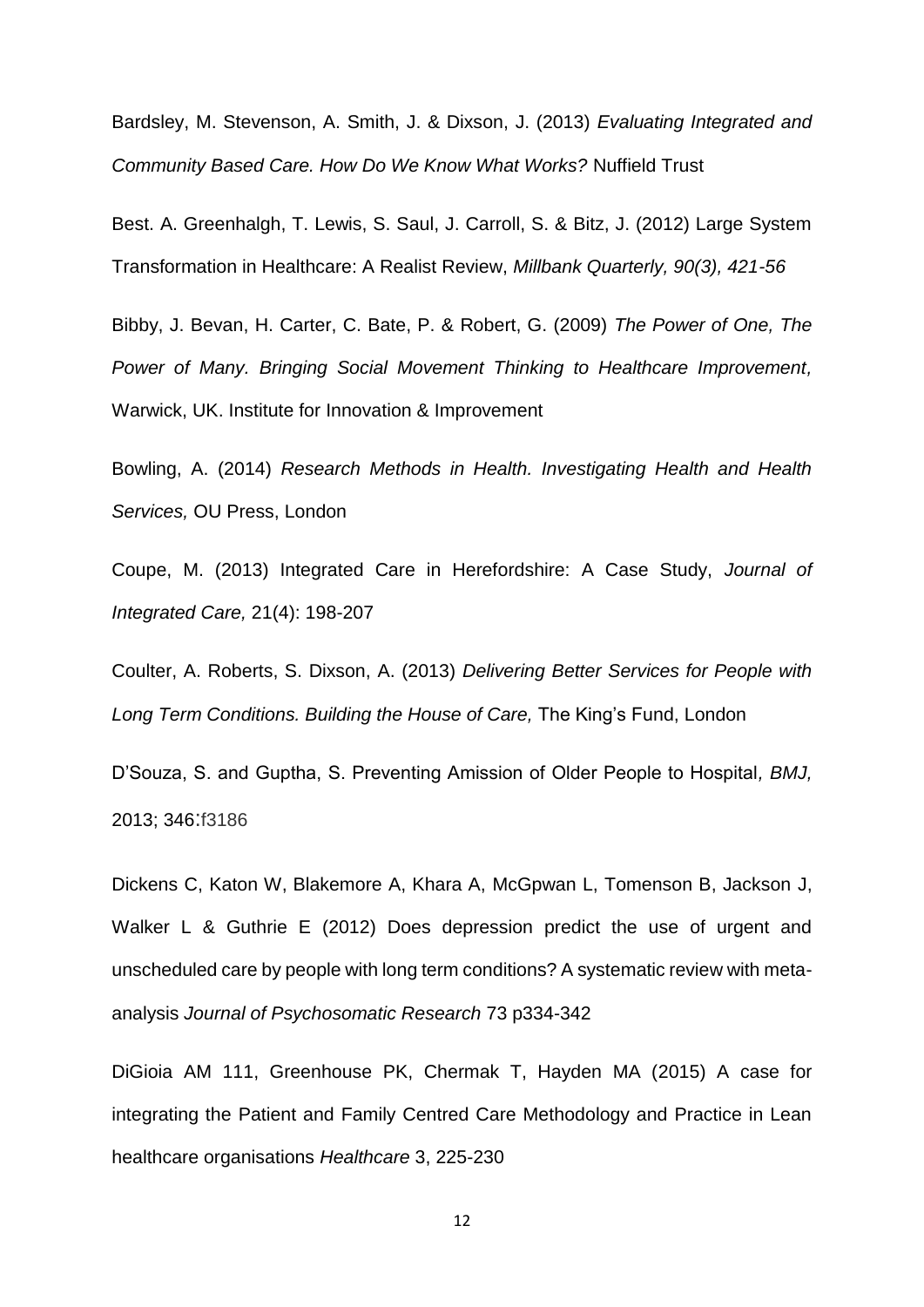Duncan, I. (2014) *Managing and Evaluating Intervention Programmes,* ACTEX Publications, Winstead, CT

European Observatory on health Systems and Policies, (2012) *Health Systems and the Financial Crisis,* 18(1)

Erens, B. Wistow, G. Mounier-Jack, S. Douglas, N. Jones, I. & Mays, N. (2015) *Early Evaluation of the Integrated Care and Support Pioneers Programme: Interim Report,* Policy Innovations Research Unit

Goodwin N, Smith J (2011). *The Evidence Base for Integrated Care*. Slidepack. Onlinewww.kingsfund.org.uk/current\_projects/integrated\_care/integrated\_care\_work. html (accessed on 13 August 2016)

Greenhalgh, T. Robert. G. Macfarlane, F. Bate, P. & Kyriakidou, O. (2004) Diffusion of Innovations in Service Organisations: A Systematic Review & Recommendations, *The Milbank Quarterly*, 82(4), 581-629

Ham C, Curry N (2011). Integrated Care Summary: What is it? Does it work? What does it mean for the NHS? London: The King's Fund. Available at: www. kingsfund.org.uk/publications/articles/integrated-care-summary-what-itdoes-it-workwhat-does-it-mean-nhs (accessed on 25 January 2017).

Hill KM, Twiddy M, Hewson J, O House A (2014) Measuring patient-perceived continuity of care for patients with long-term conditions in primary care *BMC Family Practice 15: 191*

Jones SP, Auton MF, Burton CR & Watkins CL (2008) Engaging service users in the development of stroke services: an action research study *Journal of Clinical Nursing*  17 (10) 1270-1279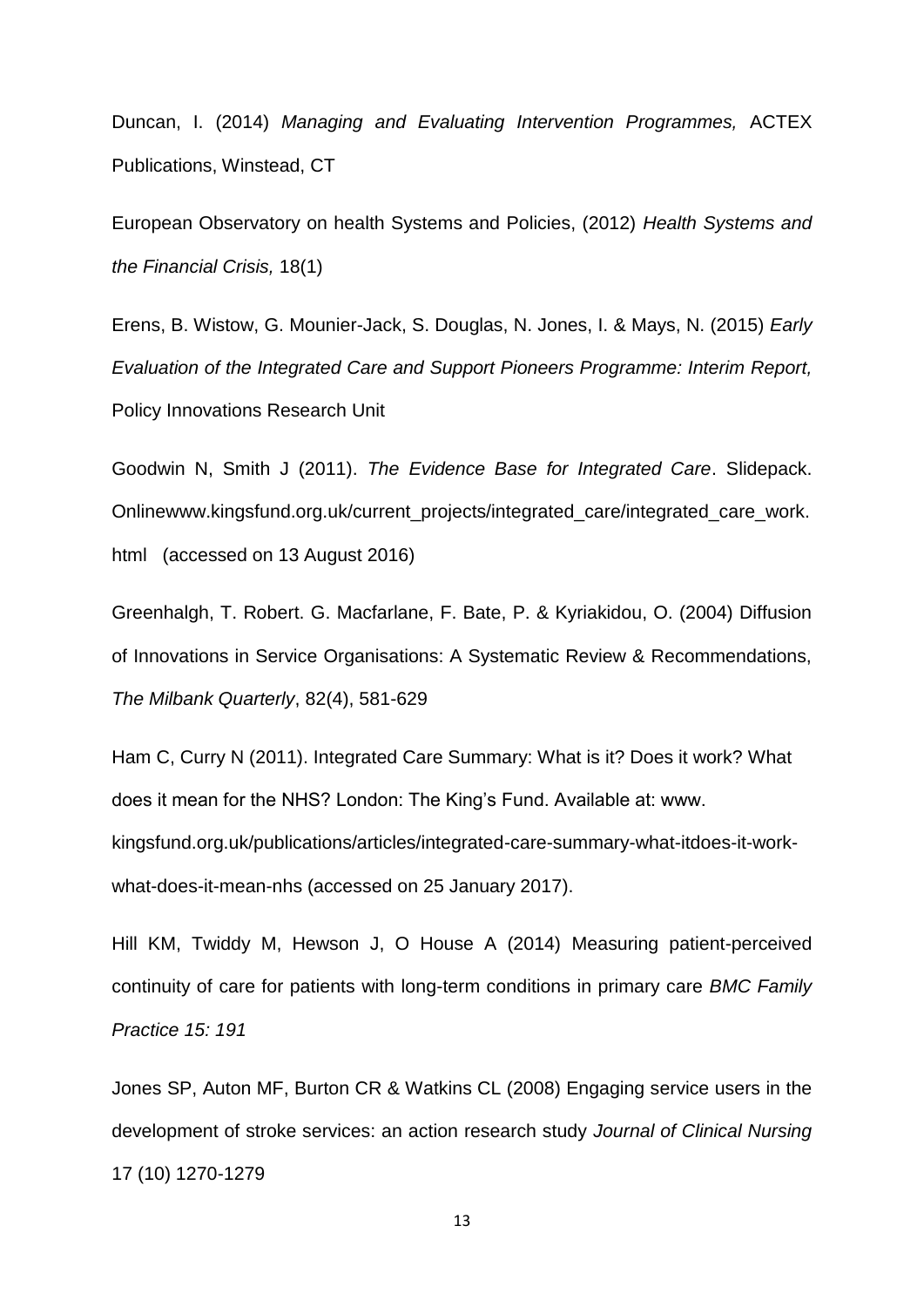Lewis G, Bardsley M, Vaithianathan R, Steventon A, Georghiou T, Billings J, Dixon, J. Do 'Virtual Wards' reduce rates of unplanned hospital admissions and at what cost? A research protocol using propensity matched controls. *International Journal of Integrated Care* 2011. Available at:<http://www.ijic.org/index.php/ijic/article/view/654> (accessed 5th September 2016)

Ling T, Brereton L, Conklin A, Newbould J, Roland M. Barriers and facilitators to integrating care: experiences from the English Integrated Care Pilots. International Journal of Integrated Care. 2012;12(5) (accessed 2nd January 2017)

Ling T, Bardsley M, Adams J, Lewis R, Roland M. Evaluation of UK Integrated Care Pilots: Research Protocol.: Igitur, 2010.

Lord L & Gale N (2014) Subjective experience or objective process. Understanding the gap between values and practice for involving patients in designing patient centred –care *Journal of Health Organisation and Management* Vol 28 No 6 p714-

Mackie, S. and Darvill, S*. Factors enabling implementation of integrated health and social care: a systematic review,* DOI: <http://dx.doi.org/10.12968/bjcn.2016.21.2.82>

(accessed 2nd January, 2017)

McNulty, T. and Ferlie, E. (2002) *Reengineering Health Care: The Complexities of Organizational Transformation.* Oxford: Oxford University Press.

McVeigh, H. (2016) Fundamental Aspects of Long Term Conditions, Quay Books, London

Meroni, A. and Sang, D. (2011) *Design for Services,* Routledge, London Naidoo, J. and Wills, J. (2015) Health Studies. An Introduction, Palgrave, London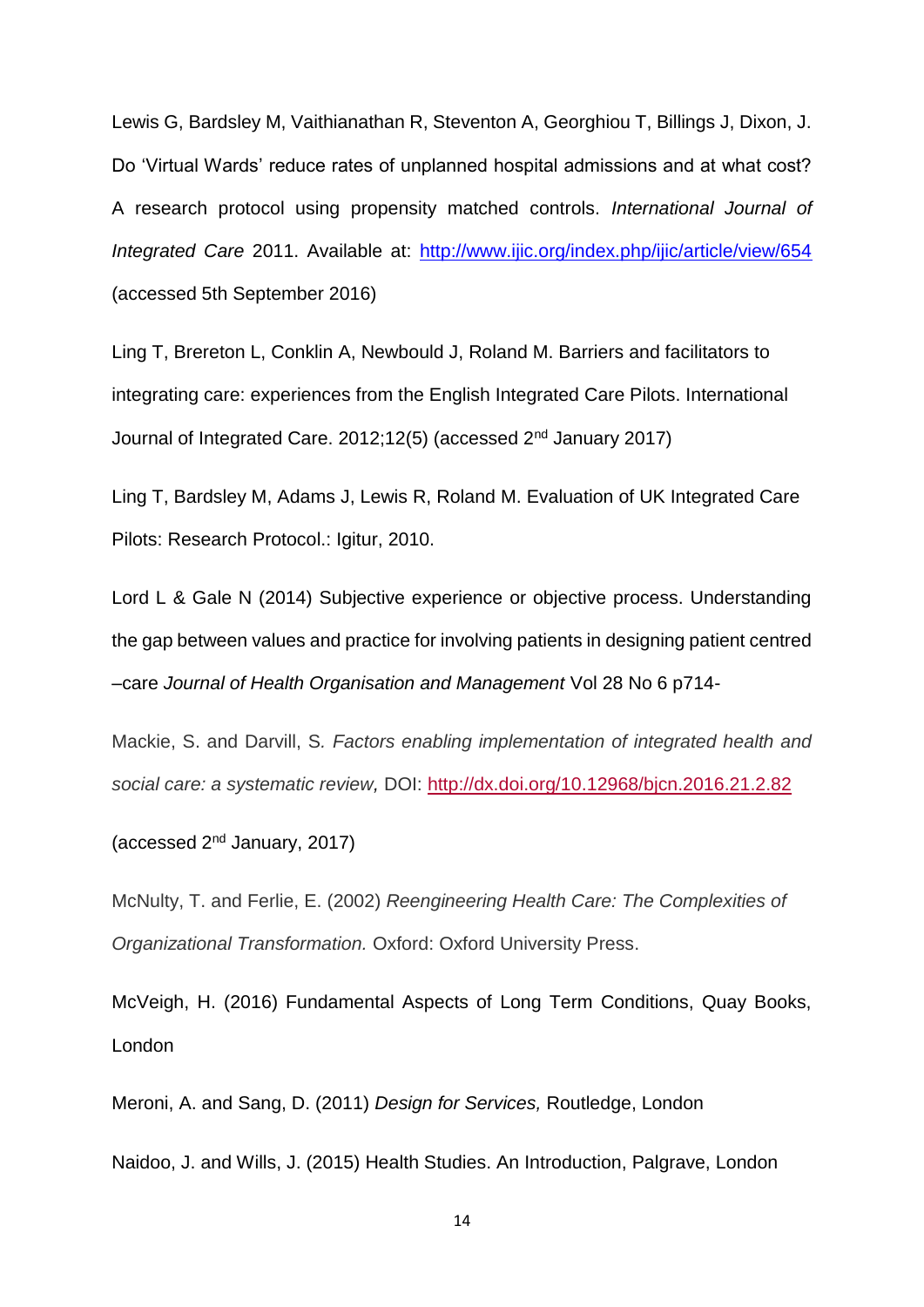NHS England, Care Quality Commission, Health Education England, Monitor, Public Health England, Trust Development Authority (2014). NHS five year forward view. London: NHS England. Available at: www.england.nhs.uk/ourwork/futurenhs/ (accessed on 2 January 2017).

Obarski GF, Hale L & Fooks C (2015) Partners Advancing Transitions in Healthcare *International Journal of Integrated* Supplement Vol 15 p1-3

Primary Care Workforce Commission. The future of primary care: creating teams for tomorrrow. Health Education England. [Online] July 2015. [accessed: 16 August 2016.[\]http://hee.nhs.uk/work-programmes/primary-and-community-](http://hee.nhs.uk/work-programmes/primary-and-community-careprogramme/primary-care-workforce-commission/)

[careprogramme/primary-care-workforce-commission/](http://hee.nhs.uk/work-programmes/primary-and-community-careprogramme/primary-care-workforce-commission/)

Procter S, Wilson PM, Brookes & Kendall (2013) Success and failure in integrated models of nursing for long term conditions: Multiple case studies of whole systems *International Journal of Nursing Studies* 50 p632-643

Purdy, S. (2010) *Avoiding Hospital Admissions. What does the Evidence Say?* The King's Fund

Purdy S, Griffin T, Salisbury C, Sharp D (2010c). Prioritizing ambulatory care sensitive hospital admissions in England for research and intervention: a Delphi exercise. *Primary Health Care Research & Development*, vol 11, pp 41–50.

Shaw, S. Rosen, R. & Rumbold, B. (2011) *What is Integrated Care? A Research Report.* The Nuffield Trust, London

Swansberg, R.C. and Swansberg, R.J. (2002) *Introduction to Management and Managers*, Jones and Bartlett Publishers, London